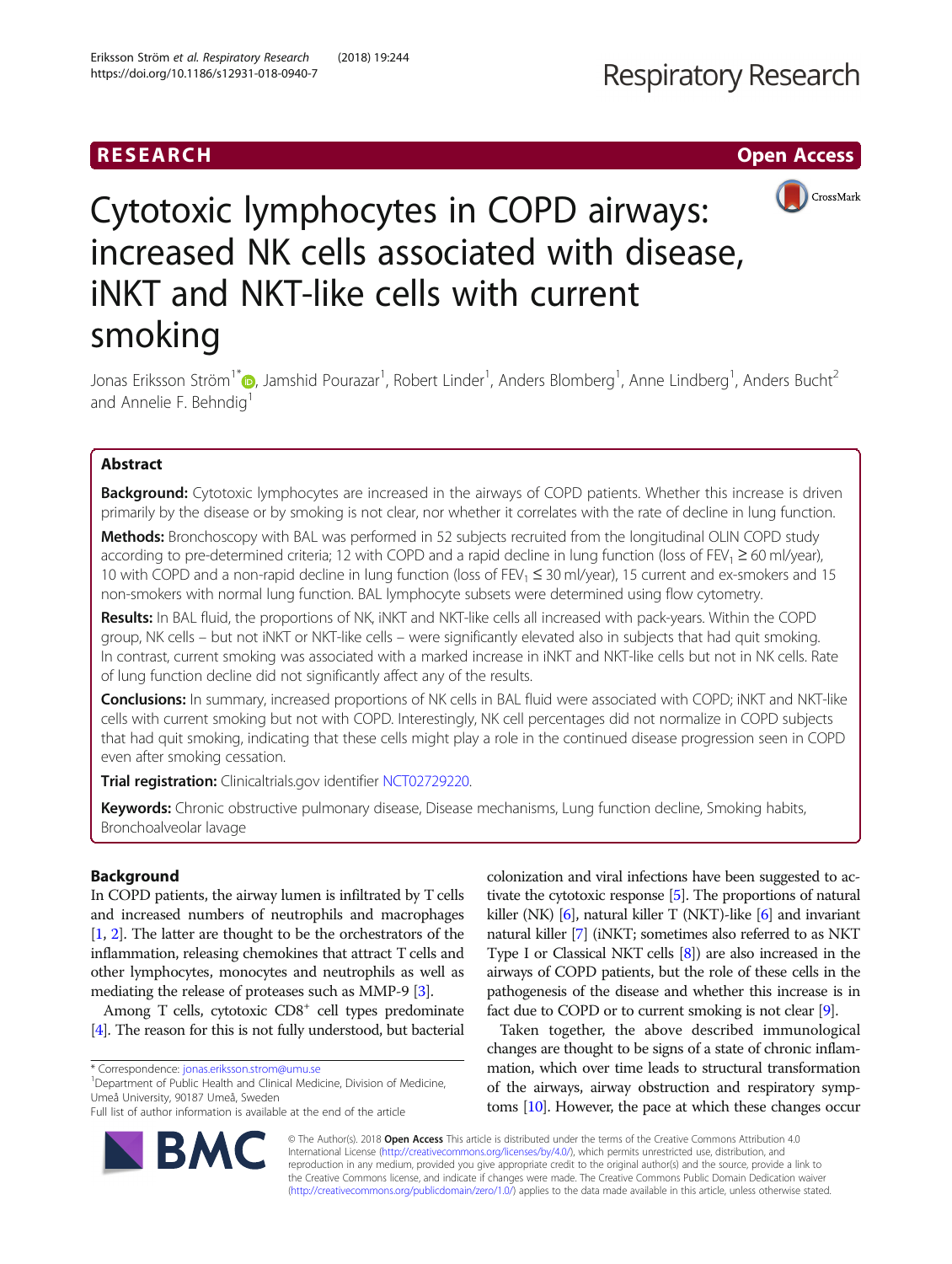– i.e. the rate of disease progression– varies greatly between individuals [\[11](#page-8-0)]. A rapid annual decline in lung function (LF) has been recognized as a clinical phenotype of COPD [[12](#page-8-0)] and is associated with a poor prognosis [\[11\]](#page-8-0). Smoking cessation is known to reduce the rate of decline [\[12](#page-8-0)], but beyond that the reason why some patients experience a more rapid and some a slower disease progression is not well understood.

In this study, the aim was to assess the distribution of cytotoxic lymphocytes in COPD in general and their association with disease status, smoking status and a rapid/nonrapid decline in LF in particular.

## Methods

## Subjects

52 subjects participated in this cross-sectional study; 12 with COPD and a rapid decline in LF, 10 with COPD and a non-rapid decline in LF, 15 current and ex-smokers with normal LF (Ever-smokers) and 15 non-smokers with normal LF (Non-smokers).

All subjects were recruited, according to pre-determined criteria, from the longitudinal OLIN COPD study [\[13\]](#page-8-0), providing spirometry data over time. The recruitment process has been described in a previous report on the 'Respiratory and Cardiovascular Effects in COPD' (KOLIN) project [[14\]](#page-8-0).

COPD was defined using the Global Initiative for Obstructive Lung Disease (GOLD) spirometric criterion [[15\]](#page-8-0); all COPD subjects had GOLD spirometric grades 2–3 at time of inclusion. Rapid decline was defined as a loss of forced expiratory volume in one second  $(FEV_1) \ge 60$  ml/year and non-rapid decline as a loss ≤30 ml/year; both measured over a period of at least five years and calculated using data from the OLIN COPD study as  $(FEV_1$  at recruitment –  $FEV_1$  at follow-up)/number of years of follow-up [\[14](#page-8-0)]. COPD and Ever-smokers groups consisted of both current and ex-smokers, all with a smoking history of at least 10 pack-years. Ex-smokers had stopped smoking since at least 12 months. Subjects with medical conditions contradicting bronchoscopy and/or inflammatory conditions or medication expected to affect the outcome of the study were excluded from participation [\[14\]](#page-8-0). Subject demographics and basic characteristics are given in Table [1](#page-2-0).

## Study design

The current study was divided into three parts, each testing a separate hypothesis. Groups were either merged or divided into subgroups depending on the hypothesis tested (Fig. [1](#page-3-0)).

In part 1 the inflammatory characteristics and distribution of cytotoxic lymphocytes were examined using as big groups as possible. It was hypothesized that COPD would be associated with elevated proportions of cytotoxic lymphocytes and therefore all COPD subjects (current and ex-smokers) were compared to to Ever-smokers and Non-smokers.

In part 2 the hypothesis was that some of the differences found in part 1 would be associated with current smoking and others with COPD. To separate between these, we compared 1) COPD current smokers to COPD ex-smokers; differences between these groups would likely be related to smoking status (since disease status is the same for both groups); and 2) COPD ex-smokers to ex-smokers with normal LF; differences between these groups would likely be related to disease status (since smoking status is the same for both groups).

In part 3 COPD subjects were split into two groups according to rate of decline in LF to test the hypothesis that some of the differences found in part 1 would be associated with a rapid decline.

## **Spirometry**

Dynamic spirometry variables were measured using a dry volume spirometer, Mijnhardt Vicatest 5, the Netherlands, following the American Thoracic Society/European Respiratory Society guidelines [\[16](#page-8-0)]. Vital Capacity (VC) was defined as the highest value of forced and slow vital capacity. If  $FEV<sub>1</sub>$  was lower than 80% of predicted (using Swedish spirometric reference values  $[17]$  $[17]$  or if  $FEV<sub>1</sub>/VC$  was below 0.70, reversibility testing was performed. The highest value out of pre- and post-bronchodilatation  $FEV<sub>1</sub>$  and VC was used in the analysis.

## Bronchoscopy

All bronchoscopies were performed by one medical team but at two different locations – the Division of Respiratory Medicine and Allergy, Department of Medicine, Sunderby Central Hospital of Norrbotten, Luleå, Sweden and the Division of of Respiratory Medicine and Allergy, Department of Medicine, University Hospital, Umeå, Sweden. Topical anesthesia was achieved using lidocaine. Subjects were premediated with 1.0 mg of atropine given subcutaneously 30 min before the procedure, some also received midazolam 4–8 mg per os. A flexible video bronchoscope was inserted through the mouth via a mouthpiece with the subject in the supine position. Bronchoalveolar lavage (BAL) was performed by infusing three aliquots of 60 ml of sterile sodium chloride (0.9%), pH 7.3 at 37 °C in the middle lobe or lingula, the fluid was gently sucked back after each infusion and pooled into a tube placed in iced water. The recovered BAL fluid (BALF) was immediately transported to the laboratory for analysis. Bronchial wash  $(2 \times 20 \text{ ml})$  and biopsies were also performed but not included in the analysis in the current study.

BAL could not be performed on three COPD subjects due to problems tolerating the bronchoscopy procedure. In one COPD subject, BALF recovery was too low to perform flow cytometry analysis, although differential cell count of leukocytes was possible. No exacerbations were reported in the four weeks prior to bronchoscopy.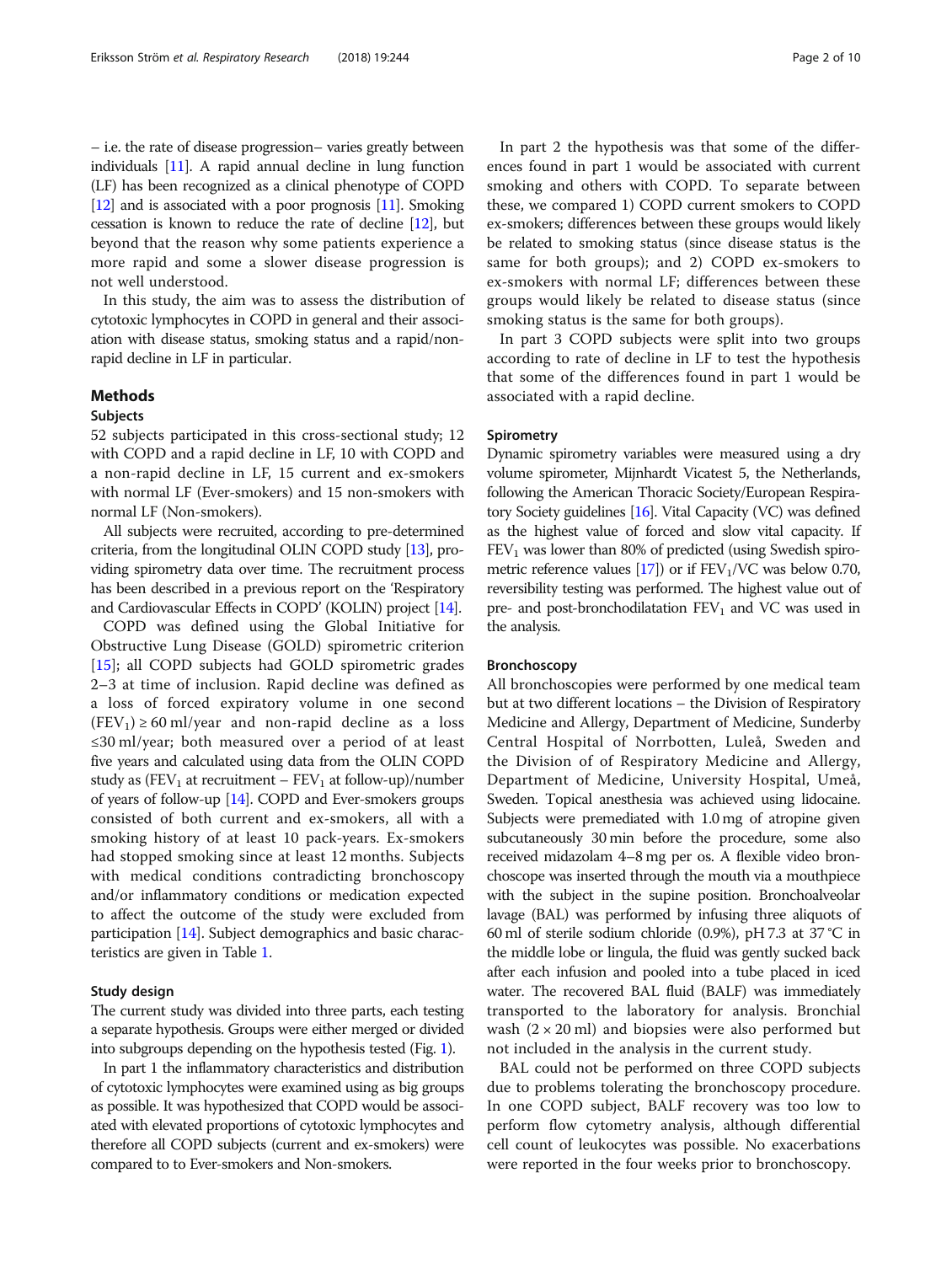<span id="page-2-0"></span>

| Part 1: Characterizing the inflammation                        |                                            |                                                                       |                                                     |                                                        |
|----------------------------------------------------------------|--------------------------------------------|-----------------------------------------------------------------------|-----------------------------------------------------|--------------------------------------------------------|
|                                                                | All COPD subjects<br>(COPD)<br>$n = 22$    | Ever-smokers with normal LF<br>(EvS)<br>$n = 15$                      | Non-smokers with normal LF $p$<br>(NoS)<br>$n = 15$ |                                                        |
| Female:Male                                                    | 6:16                                       | 8:7                                                                   | 4:11                                                |                                                        |
| Age <sup>a</sup>                                               | $65 \pm 7$                                 | $67 \pm 6$                                                            | $66 \pm 8$                                          | <b>NS</b>                                              |
| <b>BMI</b> b                                                   | $26 \pm 3$                                 | $26 \pm 2$                                                            | $28 \pm 5$                                          | <b>NS</b>                                              |
| Current:Ex-smokersb                                            | 11:11                                      | 3:12                                                                  | 0:0                                                 |                                                        |
| Pack-years <sup>b</sup>                                        | $36 \pm 14$                                | $18 + 9$                                                              | 0                                                   | $p = 0.0002$ COPD vs EvS;<br>$p < 0.0001$ COPD vs NoS  |
| $FEV1$ , percent of predicted <sup>a</sup>                     | $61.5 \pm 17$                              | $108 \pm 19$                                                          | $103 \pm 17$                                        | $p < 0.0001$ COPD vs EvS;<br>$p < 0.0001$ COPD vs NoS; |
| FEV <sub>1</sub> /VC <sup>a</sup>                              | $0.53 \pm 0.11$                            | $0.73 \pm 0.04$                                                       | $0.78 \pm 0.04$                                     | $p < 0.0001$ COPD vs EvS;<br>$p < 0.0001$ COPD vs NoS; |
| BAL-recovery, % <sup>c</sup>                                   | $42 \pm 17$                                | $61 \pm 12$                                                           | $63 \pm 10$                                         | $p = 0.0006$ COPD vs EvS:<br>$p = 0.0001$ COPD vs NoS  |
| Annual decline in $FEV_1$ , ml <sup>a</sup>                    | $57 \pm 42$                                | ΝA                                                                    | <b>NA</b>                                           |                                                        |
| Rapid:Non-rapid declineb                                       | 12:10                                      | ΝA                                                                    | <b>NA</b>                                           |                                                        |
| Part 2: Separating the effect of smoking from that of COPD     |                                            |                                                                       |                                                     |                                                        |
|                                                                | COPD current smokers<br>(CCuS)<br>$n = 11$ | COPD ex-smokers<br>(CExS)<br>$n = 11$                                 | Ex-smokers with normal LF<br>(EXS)<br>$n = 12$      | $\mathcal{D}$                                          |
| Female:Male <sup>a</sup>                                       | 2:9                                        | 4:7                                                                   | 6:6                                                 |                                                        |
| Age <sup>a</sup>                                               | $61 \pm 5$                                 | $69 \pm 6$                                                            | $67 \pm 7$                                          | $p = 0.0048$ CCuS vs CExS                              |
| <b>BMI</b> b                                                   | $25 \pm 4$                                 | $26 \pm 2$                                                            | $26 \pm 2$                                          | <b>NS</b>                                              |
| Pack-yearsb                                                    | $38 \pm 9.3$                               | $33 \pm 18$                                                           | $18 + 9$                                            | $p = 0.0444$ CCuS vs CExS;<br>$p = 0.0158$ CExS vs ExS |
| FEV <sub>1</sub> , percent of predicted <sup>a</sup>           | $61 \pm 16$                                | $62 \pm 18$                                                           | $107 \pm 17$                                        | $p < 0.0001$ CExS vs ExS                               |
| FEV <sub>1</sub> /VC <sup>a</sup>                              | $0.53 \pm 0.12$                            | $0.53 \pm 0.12$                                                       | $0.73 \pm 0.04$                                     | $p < 0.0001$ CExS vs Exs                               |
| BAL-recovery, % <sup>c</sup>                                   | $47 \pm 17$                                | $37 \pm 17$                                                           | $64 \pm 7$                                          | $p < 0.0001$ CExS vs ExS                               |
| Annual decline in FEV <sub>1</sub> , ml <sup>a</sup>           | $73 \pm 44$                                | $39 \pm 36$                                                           | ΝA                                                  | $p = 0.0199$ CCuS vs CExS                              |
| Rapid:Non-rapid decline <sup>b</sup>                           | 8:3                                        | 4:7                                                                   | <b>NA</b>                                           |                                                        |
| Part 3: COPD and a rapid/non-rapid of decline in lung function |                                            |                                                                       |                                                     |                                                        |
|                                                                | $n = 12$                                   | COPD rapid decline in LF COPD non-rapid decline in LF $p$<br>$n = 10$ |                                                     |                                                        |
| Female:Male                                                    | 2:10                                       | 4:6                                                                   |                                                     |                                                        |
| Age <sup>a</sup>                                               | $63 \pm 7$                                 | $67\pm6$                                                              | $p = 0.0358$                                        |                                                        |
| BM <sup>b</sup>                                                | $26 \pm 3$                                 | $25\pm3$                                                              | <b>NS</b>                                           |                                                        |
| Current:Ex-smokersb                                            | 8:4                                        | 3:7                                                                   |                                                     |                                                        |
| Pack-yearsb                                                    | $37.5 \pm 16$                              | $33 \pm 11$                                                           | <b>NS</b>                                           |                                                        |
| $FEV1$ , percent of predicted <sup>a</sup>                     | $60\pm15$                                  | $63 \pm 19$                                                           | <b>NS</b>                                           |                                                        |
| FEV <sub>1</sub> /VC <sup>a</sup>                              | $0.52 \pm 0.12$                            | $0.54 \pm 0.11$                                                       | <b>NS</b>                                           |                                                        |
| BAL-recovery, % <sup>c</sup>                                   | $44 \pm 16$                                | $40 \pm 19$                                                           | <b>NS</b>                                           |                                                        |
| Annual decline in FEV <sub>1</sub> , ml <sup>a</sup>           | $86 \pm 29$                                | $16 \pm 16$                                                           | p < 0.0001                                          |                                                        |

Values given as mean  $\pm$  SD unless indicated differently. Statistical comparisons between the three groups were made using Kruskal Wallis test and a p-value < 0.05 was considered significant. If the Kruskal Wallis test indicated significance, the Mann-Whitney U-test was used for post hoc analysis. NS: Not significant. Pack-years: (number of cigarettes smoked per day/20) × number of years smoked. FEV<sub>1</sub>: Forced Expiratory Volume in one second. VC: Vital Capacity. Annual Decline in FEV<sub>1</sub>, ml: calculated using data from the OLIN COPD study as (FEV<sub>1</sub> at recruitment – FEV<sub>1</sub> at follow-up)/number of years of follow-up, based on highest value pre- or post-bronchodilation

<sup>a</sup>At inclusion in the current study<br><sup>b</sup>At identification in the OLIN COPD study

<sup>c</sup>At time of bronchoscopy in the current study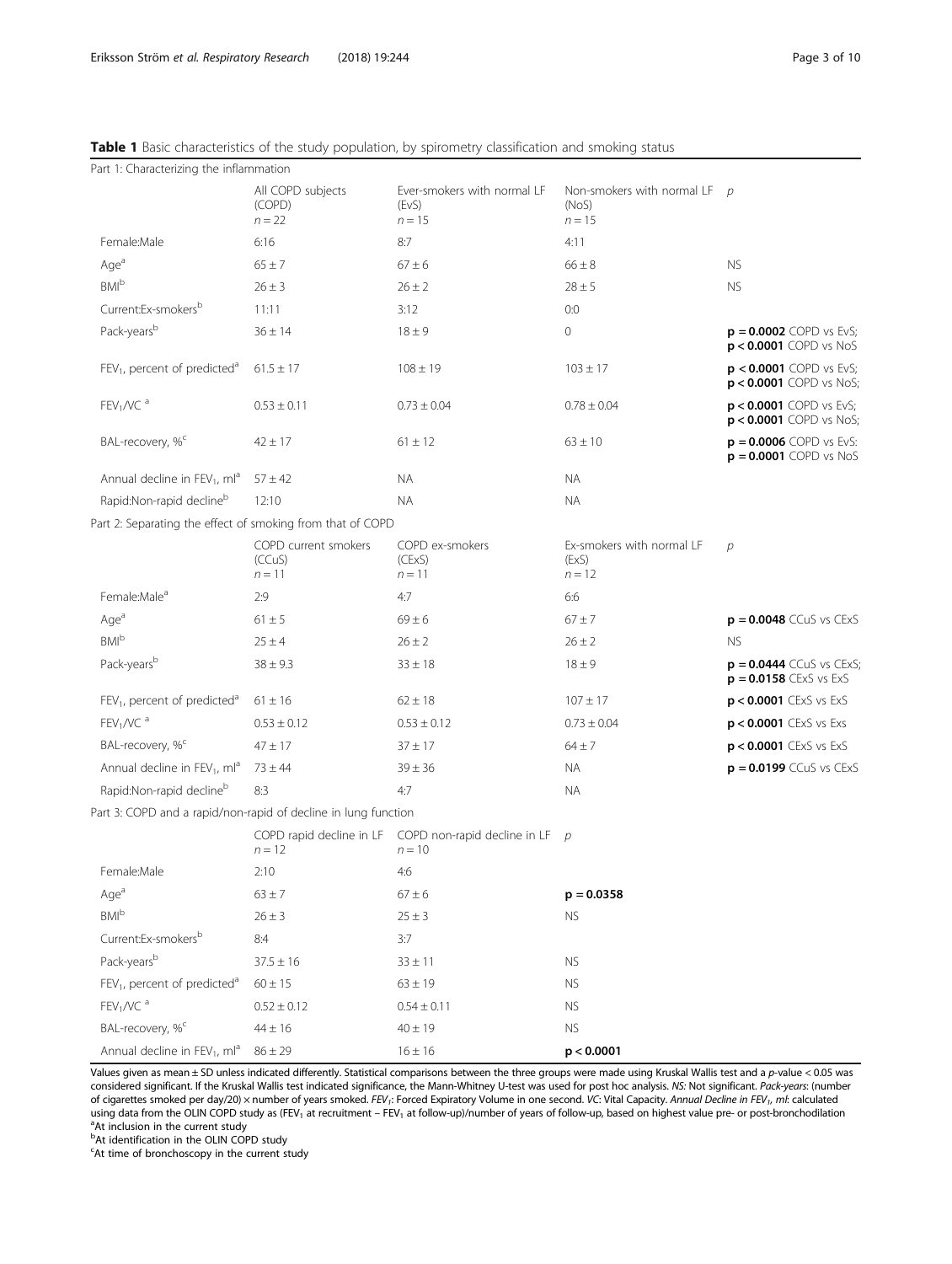<span id="page-3-0"></span>

## Flow cytometry analysis

Cell staining and data acquisition were performed at one centralized location. BALF lymphocyte subsets were determined using a FACSCalibur™ (Becton Dickinson) flow cytometer. BALF cells were centrifuged and adjusted to a final concentration of  $10^6$  cells/ml. For each test, different antibody panels conjugated with either phycoerytrin-Cy5 (PE Cy5), fluorescein isothiocyanate (FITC), phycoerytrin (PE), Allophycocyanin (APC), Peridinin Chlorophyll Protein Complex (PerCP) or Peridinin Chlorophyll Protein Complex-Cy5.5 (PerCPCy5.5) were combined. Appropriate isotype-matched controls were used in all experiments. The suppliers for the antibodies against TCR Vβ11 and TCR Vα24 were Beckman Coulter (Brea, CA, USA) and eBiodcience, Inc. (Thermo Fisher Scientific, Sweden) respectively, whereas the remaining antibodies used in this investigation were purchased from Becton Dickinson (San Jose, CA, USA). Each test tube contained 200–400 μl of cell suspension  $(10^6 \text{ cells/ml})$  to which  $10 \mu l$  of each antibody was added. After the staining procedure [[18](#page-8-0)], analysis was performed using FACSCalibur™. The lymphocyte population was gated based on the cells' physical characteristics in a region according to their characteristic forward scatter (FCS) and side scatter (SSC) profiles. 6000– 9000 cells were collected in CD3<sup>+</sup> gate per test tube and percentage of CD3 subpopulation was counted out of gated CD3+ lymphocytes and furthermore out of gated subpopulations (Table [2\)](#page-4-0). To ensure that autofluorescence did not influence the results, we stained for CD45/CD14 and compared that to the results of lymphocyte and macrophage gating. Flow cytometry data were acquired and analysed using CellQuest Software (Becton Dickinson).

## Statistical analysis

To analyze the data, a two-step approach was used. In the first step, the investigated cell populations and subpopulations were analyzed using group-wise comparisons. For statistical comparisons between more than two groups, the Kruskal-Wallis test was used and a  $p$ -value  $< 0.05$  was considered significant. If the Kruskal-Wallis test indicated significance, the Mann-Whitney U-test was carried out for post-hoc comparison between two groups. In the second step, cytotoxic cell populations with significant betweengroup differences were examined further using multivariable mixed effects regression models. These models were performed by specifying the response variable as the number of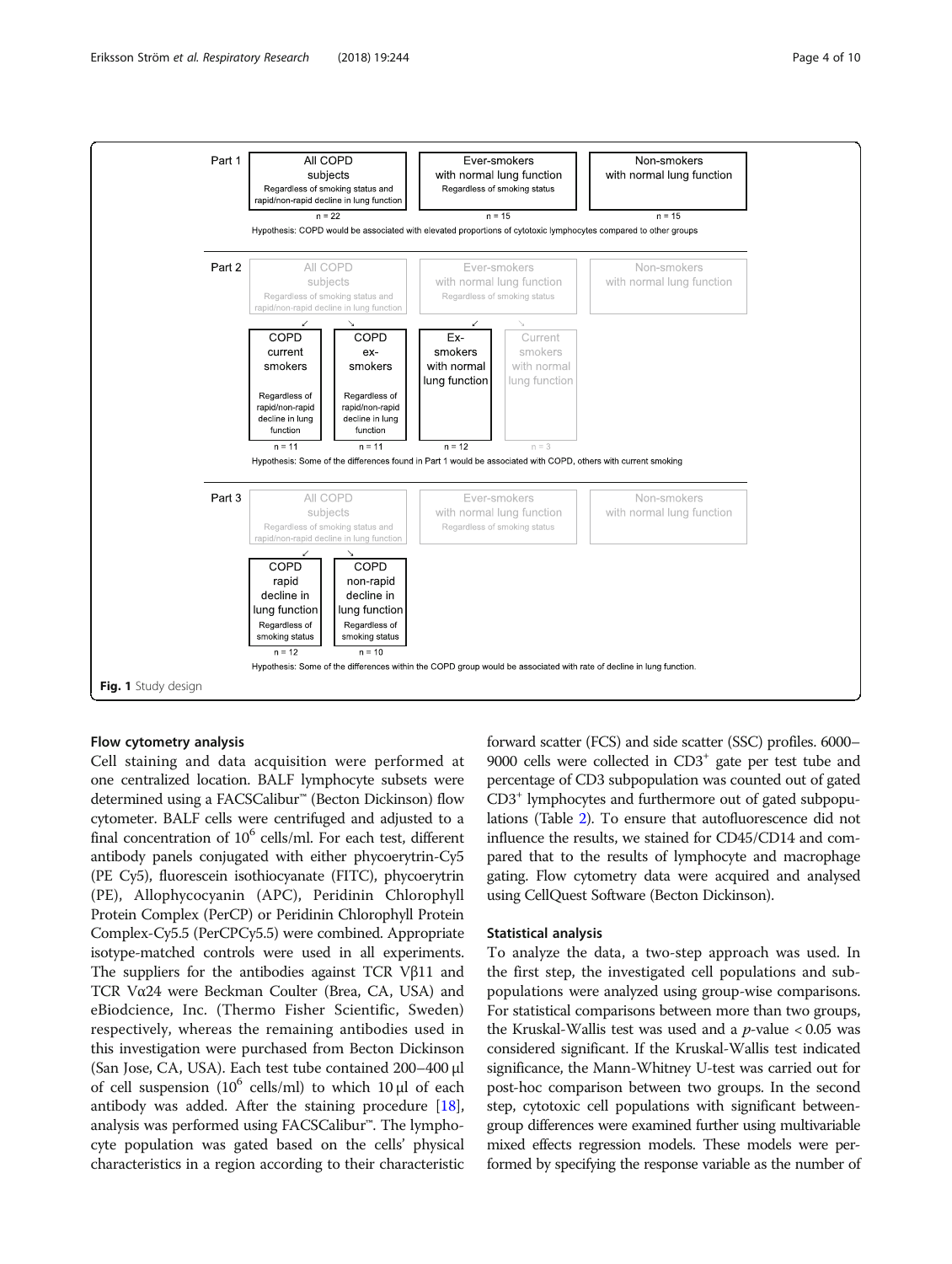| Population        | Subpopulation                   | Staining characteristics                                                                               | When given in percent, calculated as proportion of                  |
|-------------------|---------------------------------|--------------------------------------------------------------------------------------------------------|---------------------------------------------------------------------|
| T cells           |                                 | $CD3$ <sup>+</sup>                                                                                     |                                                                     |
| T helper cells    |                                 | $CD3^+$ $CD4^+$                                                                                        | $CD3+$                                                              |
| Cytotoxic T cells | $\equiv$                        | $CD3^+$ $CD8^+$                                                                                        | $CD3^+$                                                             |
| NK cells          |                                 | CD3 <sup>-</sup> CD16 <sup>+</sup> CD56 <sup>+</sup>                                                   | Cells with typical lymphocyte size and<br>intracellular granulation |
| iNKT cells        | -                               | CD3 <sup>+</sup> (TCR) $\alpha\beta$ <sup>+</sup> V $\alpha$ 24 <sup>+</sup> V $\beta$ 11 <sup>+</sup> | $CD3^+$ (TCR) $\alpha\beta^+$                                       |
| NKT-like cells    | -                               | $CD3+CD16+CD56+$                                                                                       | $CD3^+$                                                             |
| NKT-like cells    | CD4 <sup>+</sup> NKT-like cells | $CD3^+$ $CD4^+$ $CD16^+$ $CD56^+$                                                                      | $CD3^+$                                                             |
| NKT-like cells    | CD8 <sup>+</sup> NKT-like cells | CD3 <sup>+</sup> CD8 <sup>+</sup> CD16 <sup>+</sup> CD56 <sup>+</sup>                                  | $CD3^+$                                                             |

<span id="page-4-0"></span>Table 2 Lymphocyte populations and FACS staining characteristics

cells in the population evaluated (numerator) and the remaining number of lymphocytes (denominator) and incorporating subjects as random effect (random intercepts) in the linear predictor of a generalized linear model with a binomial error distribution. In the mixed effects regression models, adjustments were evaluated for age, sex and smoking (where applicable). Smoking was evaluated both as a categorical variable (smoking status) and as a continuous variable (pack-years). Statistical analysis was performed using IBM SPSS Statistics (version 23) and, for calculating mixed effects regression models, statistical software package R (version 3.3.3; R Development Core Team, R foundation for Statistical Computing, Vienna, Austria).

## Results

## Part 1 – Airway inflammation in COPD

The proportion of NK cells was higher in the COPD group compared to both Ever-smokers and Non-smokers. In iNKT and NKT-like cells, no significant difference was found comparing COPD to Ever-smokers, but both these groups had increased proportions compared to Non-smokers (Fig. [2](#page-5-0)). NKT-like cell subpopulations exhibited the same pattern as the NKT-like population as a whole (Additional file [1:](#page-8-0) Table S3). The differential cell count showed no significant differences (Additional file [1](#page-8-0): Table S1a).

## Part 2 – Separating the effect of smoking from that of COPD

In NK cells, no significant difference was found between COPD current and COPD ex-smokers. However, both these groups had higher proportions of NK cells than ex-smokers with normal LF. Airway iNKT and NKT-like cells were significantly increased in COPD current compared to COPD ex-smokers, but there was no significant difference between COPD ex-smokers and ex-smokers with normal LF (Fig. [2](#page-5-0)). Among NKT-like cells, the CD8+ but not the CD4+ subpopulation was significantly increased in COPD current compared to COPD ex-smokers

(Fig. [3](#page-6-0)). The proportion of cytotoxic T-cells did not differ significantly between groups (Additional file [1](#page-8-0): Table S2).

The mixed effects-regression analysis showed a statistically significant relationship between pack-years and increased proportions of NK, iNKT and NKT-like cells (OR (95% CI): 1.02 (1.01–1.02), 1.11 (1.06–1.17) and 1.04 (1.02–1.06) respectively;  $p < 0.0001$  for all; among all subjects). Increased NK cells were also significantly associated with COPD (OR (95% CI) 1.50 (1.05–2.13);  $p = 0.018$ ; among exsmokers, adjusted for pack-years).

The models also showed that the relative increase due to current smoking in the proportion of cytotoxic cells was largest for iNKT cells and smallest for NK cells (current smokers vs. ex-smokers; OR (95% CI): iNKT cells 1007 (163–7119), NKT-like cells 9.14 (4.64–17.98); and NK cells 2.16 (1.39–3.35)).

The differential cell count of leukocytes showed increased numbers of macrophages in COPD current compared to COPD ex-smokers ( $p = 0.003$ ). No other significant differences in differential cell counts were found (Additional file [1:](#page-8-0) Table S1a).

## Part 3 – COPD and a rapid/non-rapid of decline in lung function

Between-group comparisons of the differential cell count of leukocytes, cell populations and subpopulations showed no significant differences (see Additional file [1:](#page-8-0) Tables S1, S2 and S3). The lack of association between rapid/nonrapid decline in LF and NK, iNKT and NKT-like cells was confirmed in the mixed effects-regression models, which included adjustments for age and smoking status.

## **Discussion**

We have demonstrated increased proportions of NK cells in BALF from COPD patients compared to both Eversmokers and Non-smokers. This increase endured even after smoking cessation, as ex-smokers with COPD had significantly higher proportions of NK cells than ex-smokers with normal LF (Fig. [2\)](#page-5-0).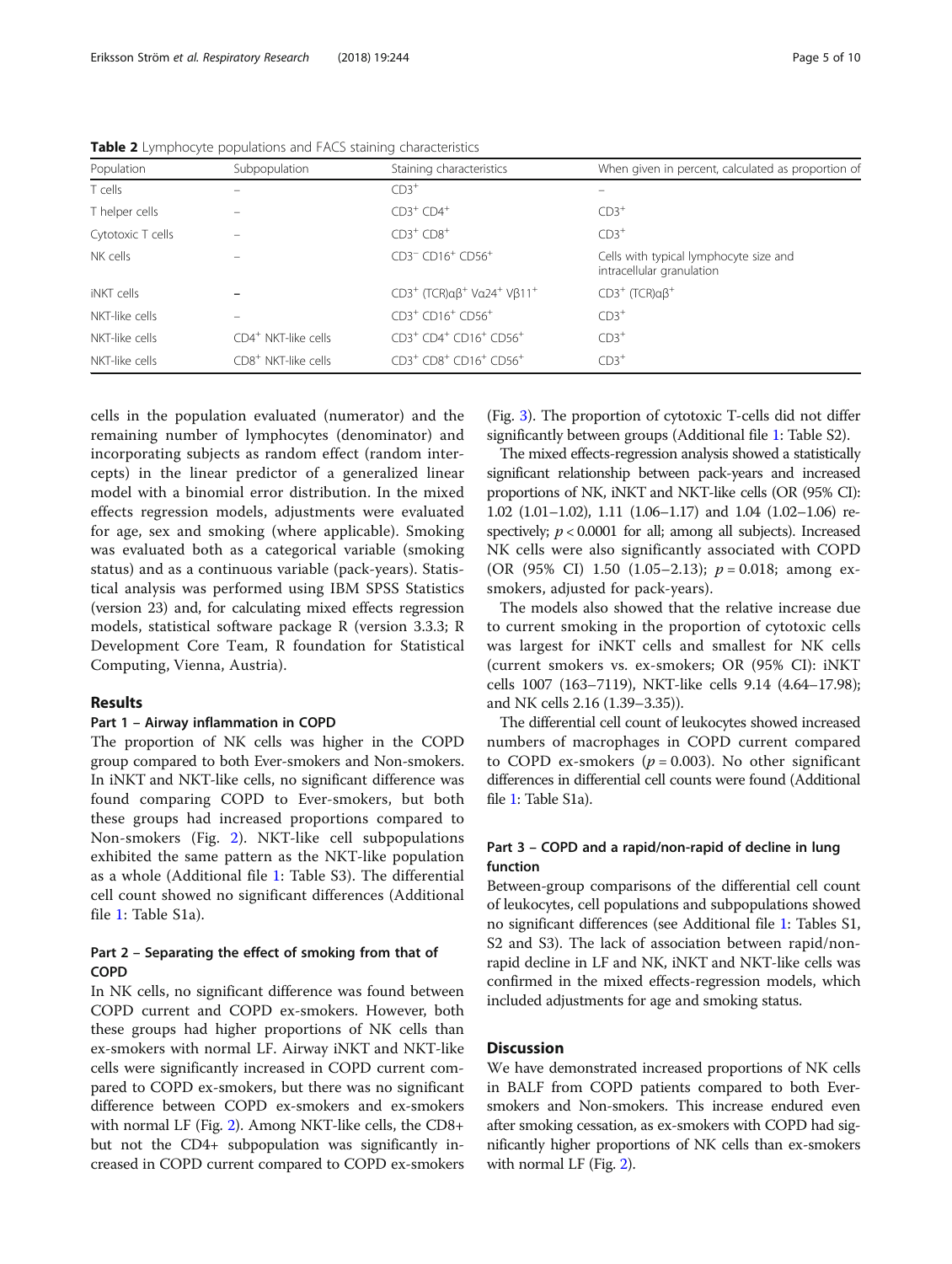<span id="page-5-0"></span>

These results seemingly contradict those of the two previous studies which indicated that NK cell proportions in BALF depend on current smoking status rather than COPD [\[19,](#page-8-0) [20](#page-8-0)]. However, neither of those studies included ex-smokers with normal LF as a control group and could thus not compare ex-smokers with and without COPD in order to identify enduring disease-specific alterations.

In the current study, the mixed model regression analysis showed that increased NK cells are associated both with cumulative smoking (pack-years) and with COPD. The latter association remained significant after adjustment for pack-years.

Our results echo those of a previous study of mice models, in which NK cells were identified as a candidate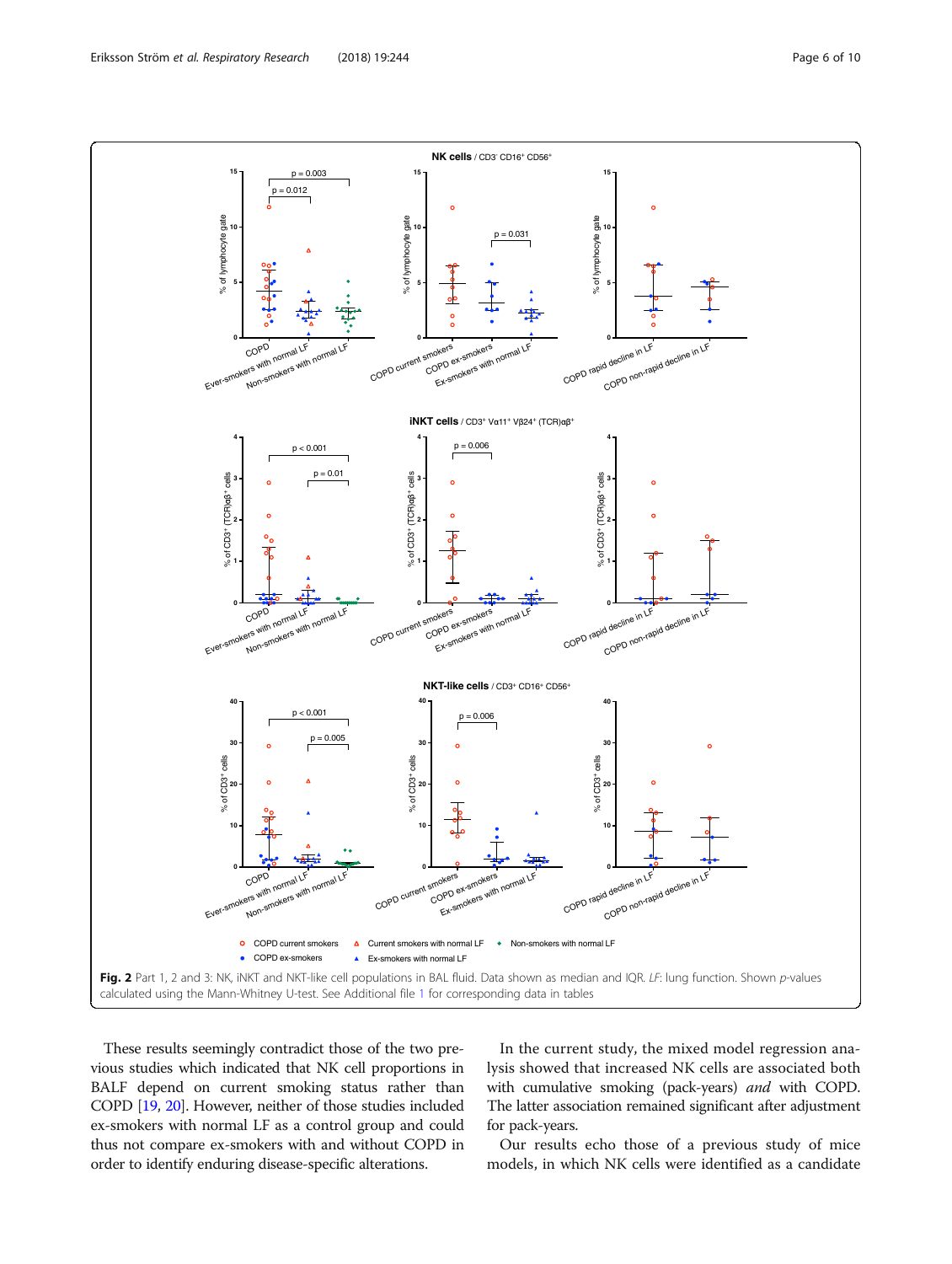<span id="page-6-0"></span>

persistence determinant of chronic airway inflammation following cigarette smoke exposure [\[21](#page-8-0)]. BALB/c mice were exposed to 6 cigarettes/day, 6 days/week for 16 weeks leading to an inflammatory profile in BALF similar to that of human COPD patients. After 12 weeks of non-exposure NK cells were still higher in the exposed group compared to controls.

Furthermore, in vitro experiments on cells from human lung tissue have shown that NK cells from COPD patients are more prone to kill autologous lung epithelial cells than NK cells from non-obstructive subjects [\[22](#page-9-0), [23](#page-9-0)]. This spontaneous cytotoxicity also increased with worsening  $FEV<sub>1</sub>%$  predicted, supporting a potential role of NK cells in emphysema progression [[22](#page-9-0)]. Increased expression of NK cell activating receptor ligands (such as MICA and MICB) by lung epithelial cells [\[22\]](#page-9-0) as well as differences in the NK cells themselves have been proposed to explain these findings [\[23](#page-9-0)].

Taken together, these results indicate that NK cells may play an important role in the continued disease progression seen in COPD patients even after smoking cessation.

iNKT and NKT-like cells exhibited a pattern distinctly different from that of NK cells. In these cell populations, the main between-group difference was found not between COPD and non-COPD subjects, but rather between smokers and non-smokers.

Part 1 of the study showed increased iNKT and NKT-like cells in the two groups that consisted of smokers (COPD and Ever-smokers) compared to Non-smokers. In part 2, COPD current smokers had significantly higher proportions than COPD ex-smokers while no differences were seen between ex-smokers with COPD and ex-smokers with normal LF (Fig. [2\)](#page-5-0). This pattern was then verified in the mixed effects-regression analysis where no statistical relationship between COPD and iNKT or NKT-like cells was found, but instead showed that these cells were heavily influenced by current smoking.

The definition of iNKT cells is not consistent throughout the literature. In this study, the term iNKT cells is used for the CD1d-dependent, α-GalCer reactive,  $Vα24$ <sup>+</sup>  $Vβ11$ <sup>+</sup> population which sometimes is also referred to as Type I NKT cells or Classical NKT cells [[8](#page-8-0)]. Currently, the best way to identify iNKT in FACS is by using α-GalCer-loaded CD1D tetramers. In the current study  $CD3^+$  (TCR) $\alpha\beta^+$ Vα24<sup>+</sup> Vβ11<sup>+</sup> was used to define this cell type. While these markers combined are fairly specific for iNKT cells, we cannot rule out that some other (non-invariant) T cells also expressed these markers and thus were included in the cell counts.

Functionally, iNKT cells are thought to play an important role in the pathogenesis of COPD. In a study on C57BL/6 mouse models, Pichavant et al. showed that exposure to cigarette smoke (5 cigarettes/day, 5 days/week, for up to 12 weeks) led to the accumulation of activated iNKT cells in the lungs [\[24](#page-9-0)]. In another study, BALB/c mice received weekly intranasal administrations of α-GalCer in order to induce iNKT cell activation. After eight weeks, these mice models had developed pulmonary emphysema as well as molecular and inflammatory features similar to those of COPD [[25\]](#page-9-0).

Pichavant et al. also showed that smoking-related oxidative damage may be mediated through iNKT cells [[24](#page-9-0)]. In a model of acute oxidative stress, wild type mice exposed to cumen hydroperoxide (CHP) – a compound that triggers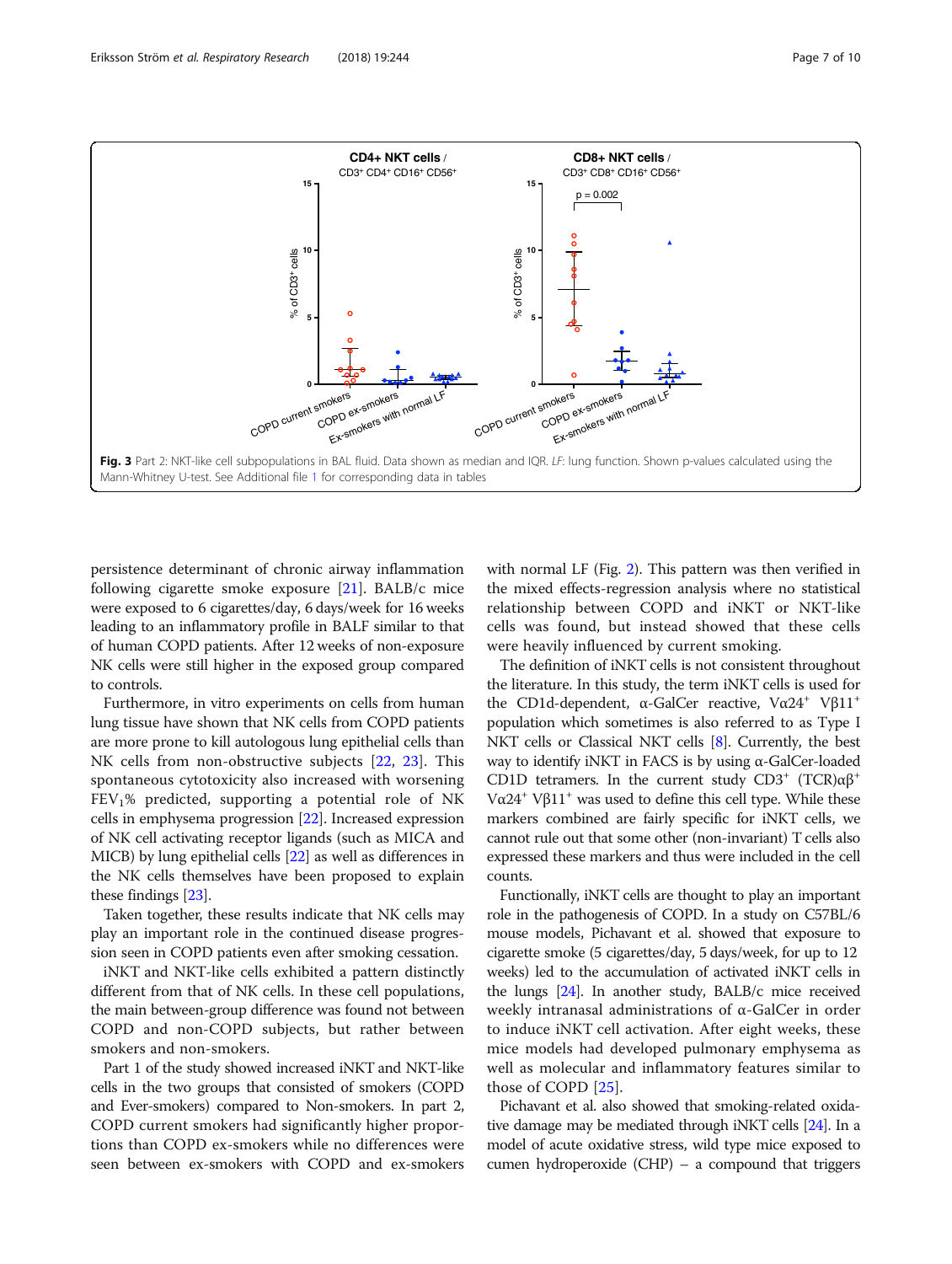lipid peroxidation – exhibited increased airway resistance and recruitment of neutrophils into the lungs. In knock-out mice lacking iNKT cells no change in LF or airway inflammation was seen following CHP exposure.

In humans, one previous study reported increased levels of iNKT cells in lung tissue from COPD compared to non-COPD subjects [[7\]](#page-8-0). The results of the current study extend those findings by providing evidence of increased iNKT cells also in BALF and, more importantly, that such an increase may be associated more closely with current smoking than with COPD (Fig. [3](#page-6-0)).

NKT-like cells are not well-studied in the context of COPD. The results of two previous studies suggest that increased proportions of these cells are related to current smoking and not to COPD [\[19](#page-8-0), [20](#page-8-0)]. This was confirmed in the current study which additionally showed that increased NKT-like cells are associated not only with current but also with cumulative smoking (pack-years).

In the current study, NKT-like cells were defined as CD3<sup>+</sup> CD16<sup>+</sup> CD56<sup>+</sup> cells. While this is a commonly used gating strategy for this population, it should be noted that it is likely to include cells not associated with the NKT cell lineage such as  $(TCR)yδ<sup>+</sup> T$  cells. Also, the antibodies used in the analysis of NKT-like cell subpopulations do not cover all known variants and the results thereof should thus be interpreted with caution. However, it could be noted that the smoking-related increase seen in NKT-like cells as a whole seems to be driven mainly by CD8+ NKT-like cells which predominantly produce Th1 type cytokines  $[26]$  $[26]$  $[26]$ , while CD4<sup>+</sup> NKT-like cells, capable of producing both Th1- and Th2-type cytokines [\[26](#page-9-0)], were not significantly increased by smoking (Fig. [3\)](#page-6-0). These changes could contribute to tipping the Th1-Th2 balance in the lungs of smokers in a more pro-inflammatory direction. More functional studies of NKT-like cells are needed in order to better understand their role in COPD.

Contrary to our hypothesis, no significant differences in cytotoxic cell populations were found between COPD subjects with a rapid and a non-rapid decline in LF. One possible explanation could be that these clinically distinct phenotypes differ immunologically in aspects other than relative numbers of cytotoxic cells; e.g. immune cell activation, level of cytotoxicity and/or levels of regulatory immune cells. While beyond the scope of this study, these aspects should be investigated in further research on COPD rapid/ non-rapid decliners. Another explanation could be that the current study is simply underpowered to detect such differences. There are very few previous studies on immunological changes related to rate of decline in LF and there is no established definition of rapid/non-rapid decline in the literature, making power calculations highly uncertain.

In the current study, data on lymphocyte populations and subpopulations are presented in relative and not absolute cell numbers. The reason for this is that BAL recovery volumes, as in previous studies [\[19](#page-8-0), [27\]](#page-9-0), were found to be lower in COPD subjects compared to both non-smokers and ex-smokers with normal lung function [\[14](#page-8-0)]. We therefore believe that relative cell numbers better reflect differences in the inflammatory response when comparing these groups.

One strength of this study is the inclusion of not only Non-smokers, but also ex-smokers with normal LF acting as control groups. This enables comparisons of groups, between which only one major characteristic differ (e.g. ex-smokers with and without COPD), allowing us to better pinpoint the driving mechanism behind the reported immunological differences. Another strength is the use of a multivariable mixed effects-regression model to validate that between-group differences are indeed associated with the major difference in characteristic and not with other factors such as pack-years or age.

A limitation to this study is that women were underrepresented in the COPD rapid decline and Non-smokers groups (Table [1\)](#page-2-0). Thus, we could not evaluate sex-specific differences, nor rule out that results were affected by these differences in group composition. There are interventional studies demonstrating sex-specific differences in the inflammatory response to tobacco smoke [[28\]](#page-9-0) as well as cross-sectional studies indicating that that women are more susceptible to tobacco smoke [[29](#page-9-0)]. We have previously reported that the participation of COPD subjects in bronchoscopy studies is negatively affected by the large burden of co-morbidities within that group. As a result, the recruitment process might be disabled even if the basis for recruitment is large [\[14\]](#page-8-0). Nevertheless, to allow analyses stratified for sex, future studies should consider study population structure and size.

Another limitation is that the current study did not include a sufficient number of current smokers with normal LF. Because of this, comparisons between current smokers with and without COPD were not possible. And while disease specific changes are likely better detected comparing ex-smokers with normal LF to ex-smokers with COPD (current smoking is such a strong factor that it may mask changes related to the disease), it would have been a strength if such changes found could have been verified in a comparison between current smokers with and without COPD.

## Conclusions

NK, iNKT and NKT-like cell proportions in BALF all increased with pack-years. Increased NK cells were also associated with COPD, while increased iNKT and NKTlike cells were associated with current smoking but not with COPD. Interestingly, NK cell percentages did not normalize in COPD subjects that had quit smoking, suggesting that these cells might play a role in the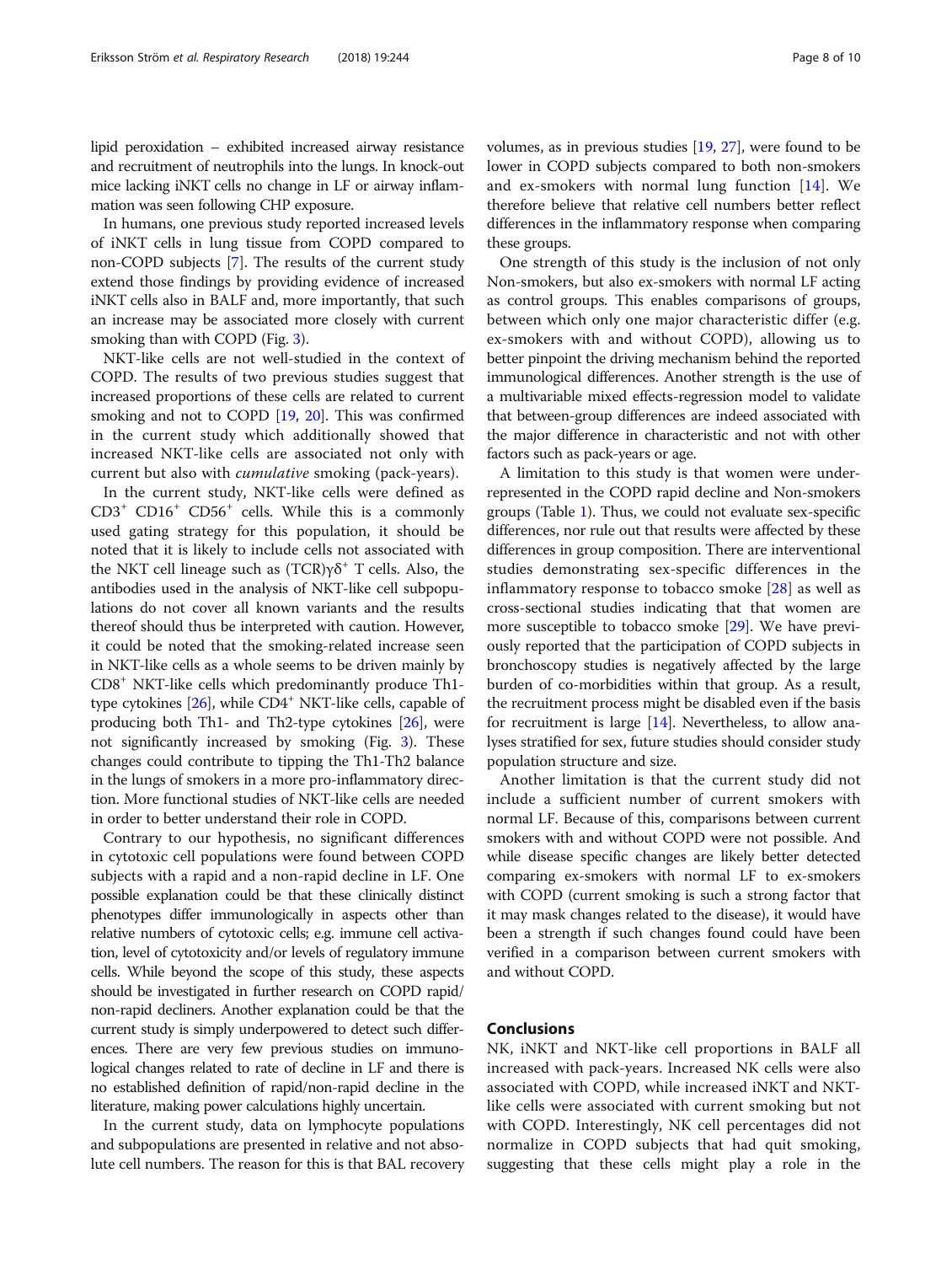<span id="page-8-0"></span>continued disease progression seen in COPD even after smoking cessation. Contrary to our hypothesis, no significant differences were found between COPD subjects with a rapid and a non-rapid decline in LF. Further research is needed to understand the underlying processes resulting in these two phenotypes.

## Additional file

[Additional file 1:](https://doi.org/10.1186/s12931-018-0940-7) Table S1a. Differential cell counts of leukocytes of in BAL fluid, given in number of cells/ml\*10<sup>4</sup>. Table S1b. Differential cell counts of leukocytes of in BAL fluid, given in percent. Table S2. Flow cytometry analysis of lymphocytes in BAL fluid, given in percent. Table S3. Flow cytometry analysis of NKT-like cell subpopulations in BAL fluid, given in percent. (DOCX 28 kb)

#### Abbreviations

BAL: Bronchoalveolar lavage; BALF: Bronchoalveolar lavage fluid; CI: Confidence interval; COPD: Chronic obstructive pulmonary disease; Ever-smokers: Ever-smokers with normal lung function; FACS: Fluorescenceactivated cell sorting; FEV<sub>1</sub>: Forced expiratory volume in one second; FVC: Forced vital capacity; GOLD: Global initiative for chronic obstructive lung disease; LF: Lung function; MMP9: Matrix metalloproteinase 9; NK cells: Natural killer cells; NKT-like cells: Natural killer T cell; Non-smokers: Non-smokers with normal lung function; OLIN COPD study: Obstructive Lung Disease in Northern Sweden Chronic Obstructive Pulmonary Disease study; OR: Odds ratio; VC: Vital capacity; α-GalCer: αgalactosylceramide

#### Acknowledgements

The authors would like to thank Viktor Johansson Strandkvist, Helena Backman, Annika Johansson, Frida Holmström, Ove Björ, the OLIN studies and the Division of Respiratory Medicine and Allergy, Department of Medicine, Sunderby Central Hospital of Norrbotten, Luleå, Sweden for their contribution to the project.

### Funding

Financial support was granted by the Swedish Heart-Lung foundation, the Västerbotten County Council, Visare Norr Fund/ Northern County Councils Regional Federation, Umeå University and King Gustaf V's and Queen Victoria's Freemason Foundation.

#### Availability of data and materials

The datasets used and/or analyzed during the current study are available from the corresponding author on reasonable request.

#### Authors' contributions

JP, ABl, AL and AFB designed the study. RL, ABl and AFB performed the bronchoscopies. JP performed the flow cytometry analysis. JP, ABl, ABu, AFB and JES helped develop the analysis plan and interpreted the results. JES drafted the manuscript. All authors read and approved the final manuscript.

#### Ethics approval and consent to participate

Informed consent was obtained from all volunteers after verbal and written information and the study was approved by the local Ethics Committee at Umeå University, Sweden, and performed according to the declaration of Helsinki.

#### Consent for publication

Not applicable.

#### Competing interests

The authors declare that they have no competing interests.

#### Publisher's Note

Springer Nature remains neutral with regard to jurisdictional claims in published maps and institutional affiliations.

### Author details

<sup>1</sup>Department of Public Health and Clinical Medicine, Division of Medicine Umeå University, 90187 Umeå, Sweden. <sup>2</sup>Swedish Defence Research Agency, Division of CBRN Defence and Security, Umeå, Sweden.

## Received: 21 September 2018 Accepted: 19 November 2018 Published online: 07 December 2018

#### References

- 1. Hogg JC. Pathophysiology of airflow limitation in chronic obstructive pulmonary disease. Lancet. 2004;364:709–21.
- 2. Traves SL, Smith SJ, Barnes PJ, Donnelly LE. Specific CXC but not CC chemokines cause elevated monocyte migration in COPD: a role for CXCR2. J Leukoc Biol Society for Leukocyte Biology. 2004;76:441–50.
- 3. Barnes PJ. Alveolar macrophages as orchestrators of COPD. COPD: J Chron Obstruct Pulmon Dis. 2004;1:59–70.
- 4. Saetta M, Di Stefano A, Turato G, Facchini FM, Corbino L, Mapp CE, et al. CD8+ T-lymphocytes in peripheral airways of smokers with chronic obstructive pulmonary disease. Am J Respir Crit Care Med. 1998;157:822–6.
- 5. Roos-Engstrand E, Pourazar J, Behndig AF, Blomberg A, Bucht A. Cytotoxic T cells expressing the co-stimulatory receptor NKG2 D are increased in cigarette smoking and COPD. Respir Res. 2010;11:S17–1.
- 6. Rovina N, Koutsoukou A, Koulouris NG. Inflammation and immune response in COPD: where do we stand? Mediat Inflamm. 2013;2013:413735–9.
- Kim EY, Battaile JT, Patel AC, You Y, Agapov E, Grayson MH, et al. Persistent activation of an innate immune response translates respiratory viral infection into chronic lung disease. Nat Med. 2008;14:633–40.
- 8. Godfrey DI, MacDonald HR, Kronenberg M, Smyth MJ, Van Kaer L. Opinion: NKT cells: what's in a name? Nat Rev Immunol. 2004;4:231–7.
- 9. Tang Y. Increased numbers of NK cells, NKT-like cells, and NK inhibitory receptors in peripheral blood of patients with chronic obstructive pulmonary disease. Chest. 2016;149:A380.
- 10. Stockley RA, Mannino D, Barnes PJ. Burden and pathogenesis of chronic obstructive pulmonary disease. Proc Am Thorac Soc. 2009;6:524–6.
- 11. Koskela J, Katajisto M, Kallio A, Kilpeläinen M, Lindqvist A, Laitinen T. Individual FEV 1Trajectories can be identified from a COPD cohort. COPD: J Chron Obstruct Pulmon Dis. 2016;13:425–30.
- 12. Friedlander AL, Lynch D, Dyar LA, Bowler RP. Phenotypes of chronic obstructive pulmonary disease. COPD. 2007;4:355–84.
- 13. Lindberg A, Lundbäck B. The obstructive lung disease in northern Sweden chronic obstructive pulmonary disease study: design, the first year participation and mortality. Clin Respir J. 2008;2:64–71.
- 14. Lindberg A, Linder R, Backman H, Eriksson Ström J, Frølich A, Nilsson U, et al. From COPD epidemiology to studies of pathophysiological disease mechanisms: challenges with regard to study design and recruitment process: respiratory and cardiovascular effects in COPD (KOLIN). Eur Clin Respir J. 2017;4:1415095.
- 15. Vogelmeier CF, Criner GJ, Martinez FJ, Anzueto A, Barnes PJ, Bourbeau J, et al. Global Strategy for the Diagnosis, Management, and Prevention of Chronic Obstructive Lung Disease 2017 Report. GOLD Executive Summary. Am J Respir Crit Care Med. 2017;195:557–82.
- 16. Standardization of Spirometry, 1994 Update. American Thoracic Society. Am J Respir Crit Care Med. 1995;152:1107–36.
- 17. Berglund E, Birath G, Bjure J, Grimby G, Kjellmer I, Sandqvist L, et al. Spirometric studies in Normal subjects I. Acta Med Scand. 2009;173:185–92.
- 18. Roos-Engstrand E, Pourazar J, Behndig AF, Bucht A, Blomberg A. Expansion of CD4+CD25+ helper T cells without regulatory function in smoking and COPD. Respir Res. 2011;12:74.
- 19. Forsslund H, Mikko M, Karimi R, Grunewald J, Wheelock ÅM, Wahlström J, et al. Distribution of T-cell subsets in BAL fluid of patients with mild to moderate COPD depends on current smoking status and not airway obstruction. Chest. 2014;145:711–22.
- 20. Hodge G, Mukaro V, Holmes M, Reynolds PN, Hodge S. Enhanced cytotoxic function of natural killer and natural killer T-like cells associated with decreased CD94 (Kp43) in the chronic obstructive pulmonary disease airway. Respirology. 2013;18:369–76.
- 21. Hansen MJ, Chan SPJ, Langenbach SY, Dousha LF, Jones JE, Yatmaz S, et al. IL-17A and serum amyloid A are elevated in a cigarette smoke cessation model associated with the persistence of pigmented macrophages, neutrophils and activated NK cells. PLoS ONE. 2014;9:e113180.